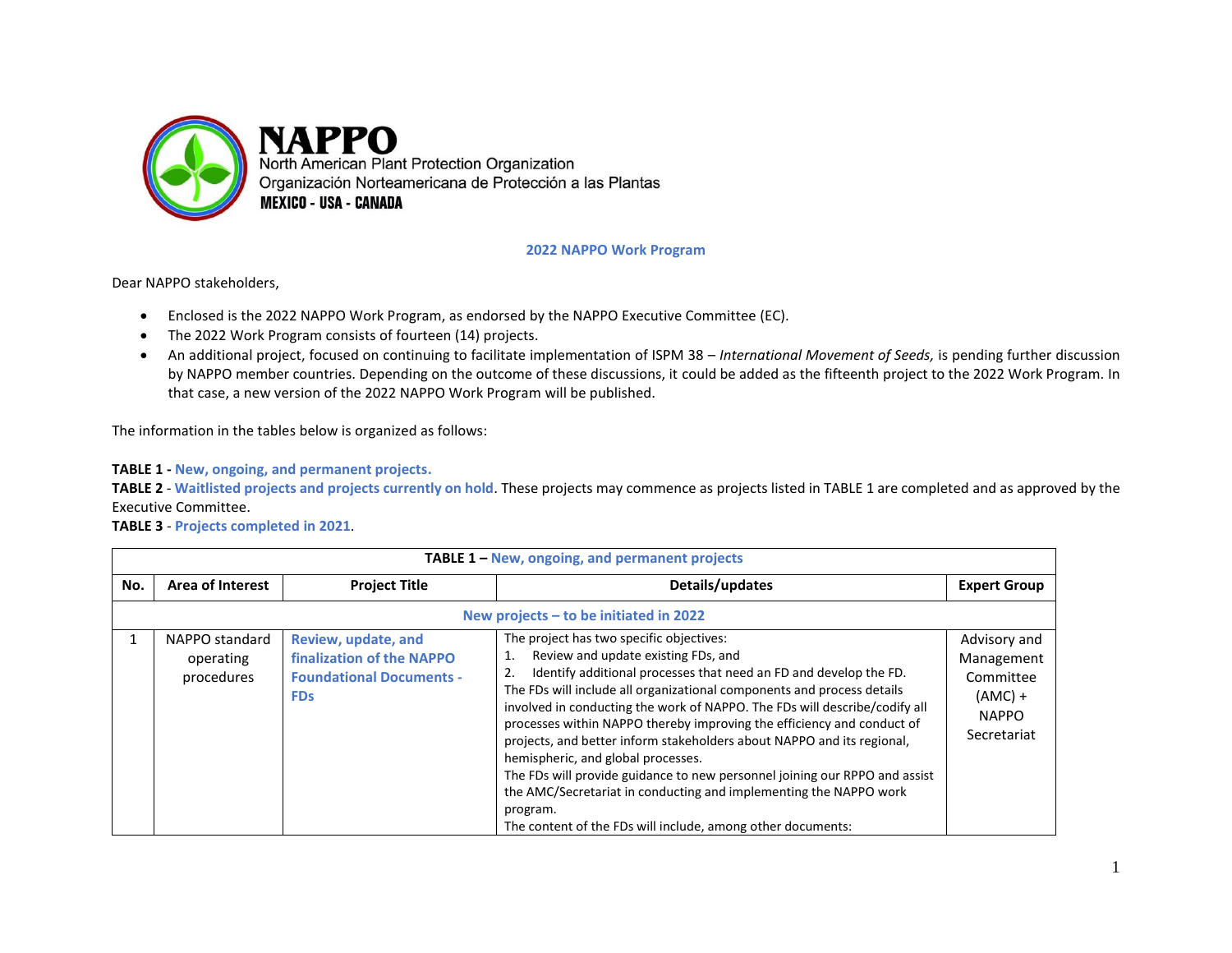|                | TABLE 1 - New, ongoing, and permanent projects |                                                                                                                                                       |                                                                                                                                                                                                                                                                                                                                                                                                                                                                                                                                                                                                                                                                                                                                                                                                                                                                                                                                                                                                                            |                     |  |
|----------------|------------------------------------------------|-------------------------------------------------------------------------------------------------------------------------------------------------------|----------------------------------------------------------------------------------------------------------------------------------------------------------------------------------------------------------------------------------------------------------------------------------------------------------------------------------------------------------------------------------------------------------------------------------------------------------------------------------------------------------------------------------------------------------------------------------------------------------------------------------------------------------------------------------------------------------------------------------------------------------------------------------------------------------------------------------------------------------------------------------------------------------------------------------------------------------------------------------------------------------------------------|---------------------|--|
| No.            | <b>Area of Interest</b>                        | <b>Project Title</b>                                                                                                                                  | Details/updates                                                                                                                                                                                                                                                                                                                                                                                                                                                                                                                                                                                                                                                                                                                                                                                                                                                                                                                                                                                                            | <b>Expert Group</b> |  |
| $\overline{2}$ | Risk-Based                                     | <b>Furthering implementation of</b>                                                                                                                   | Description and roles and responsibilities of the organizational<br>$\bullet$<br>components of NAPPO.<br>Description and purpose of all NAPPO products.<br>$\bullet$<br>Description of NAPPO processes including: creation, establishment,<br>$\bullet$<br>coordination, and management of Expert Groups (EG); preparation,<br>submission, and timelines for new project proposals; preparation,<br>editing and formatting of NAPPO products; planning and logistics for<br>workshops, seminars, webinars, and the NAPPO annual meeting; all<br>processes involved in NAPPO Country Consultation; management and<br>archival processes for NAPPO documents including products and<br>reports; processes for the NAPPO Newsletter; website issues; criteria,<br>processes, and guidelines to conduct collaborative work with regional<br>and international organizations; criteria, processes, and guidelines to<br>engage with research organizations.<br>Targeted completion 3rd quarter 2023<br>The project will ensure: | <b>NAPPO</b>        |  |
|                | Sampling - RBS                                 | <b>RBS in Latin America -</b><br>translation and development<br>of the RBS USDA training<br>module in Spanish                                         | that NAPPO continues to lead the charge in the implementation of<br>$\bullet$<br>technically justified (risk-based) inspection procedures in the Americas<br>by making available training and support materials in the two-official<br>languages of NAPPO.<br>that stakeholders in the NAPPO member countries have access to the<br>$\bullet$<br>training/support materials in their preferred language.<br>In addition, some of the most important trading partners of NAPPO<br>countries are in Latin America. Having the training module in Spanish will<br>facilitate implementation of risk-based inspection procedures by these<br>trading partners thereby supporting safe trade among countries in the<br>Americas.<br>Targeted completion 2 <sup>nd</sup> quarter 2023                                                                                                                                                                                                                                            | Secretariat         |  |
| 3              | Citrus                                         | <b>Update Discussion Document</b><br>05: Management of<br><b>Huanglongbing (HLB) and its</b><br>vector, the Asian Citrus<br>Psyllid, Diaphorina citri | NAPPO developed Discussion Document 5 (DD5) in 2015.<br>In July 2021, the GICSV working group on HLB wanted to exchange HLB<br>information among RPPOs of the Western Hemisphere, including any<br>reference documents and standards. NAPPO experts suggested that DD5<br>not be shared until it was updated to reflect current HLB management,<br>protocols, and policies of all three NAPPO member countries.<br>Targeted completion 3rd quarter 2023                                                                                                                                                                                                                                                                                                                                                                                                                                                                                                                                                                    | <b>HLB</b>          |  |
| 4              | <b>Biological Control</b>                      | <b>Fundamental review of RSPM</b><br><b>26 - Certification of</b><br>commercial arthropod BCAs                                                        | RSPM 26 was last updated in 2015. The original objective of RSPM 26 was to<br>facilitate the movement of commercial arthropod biological control agents<br>(CABCA) and of non-Apis pollinators (NAP) into NAPPO member countries.                                                                                                                                                                                                                                                                                                                                                                                                                                                                                                                                                                                                                                                                                                                                                                                          | Biocontrol          |  |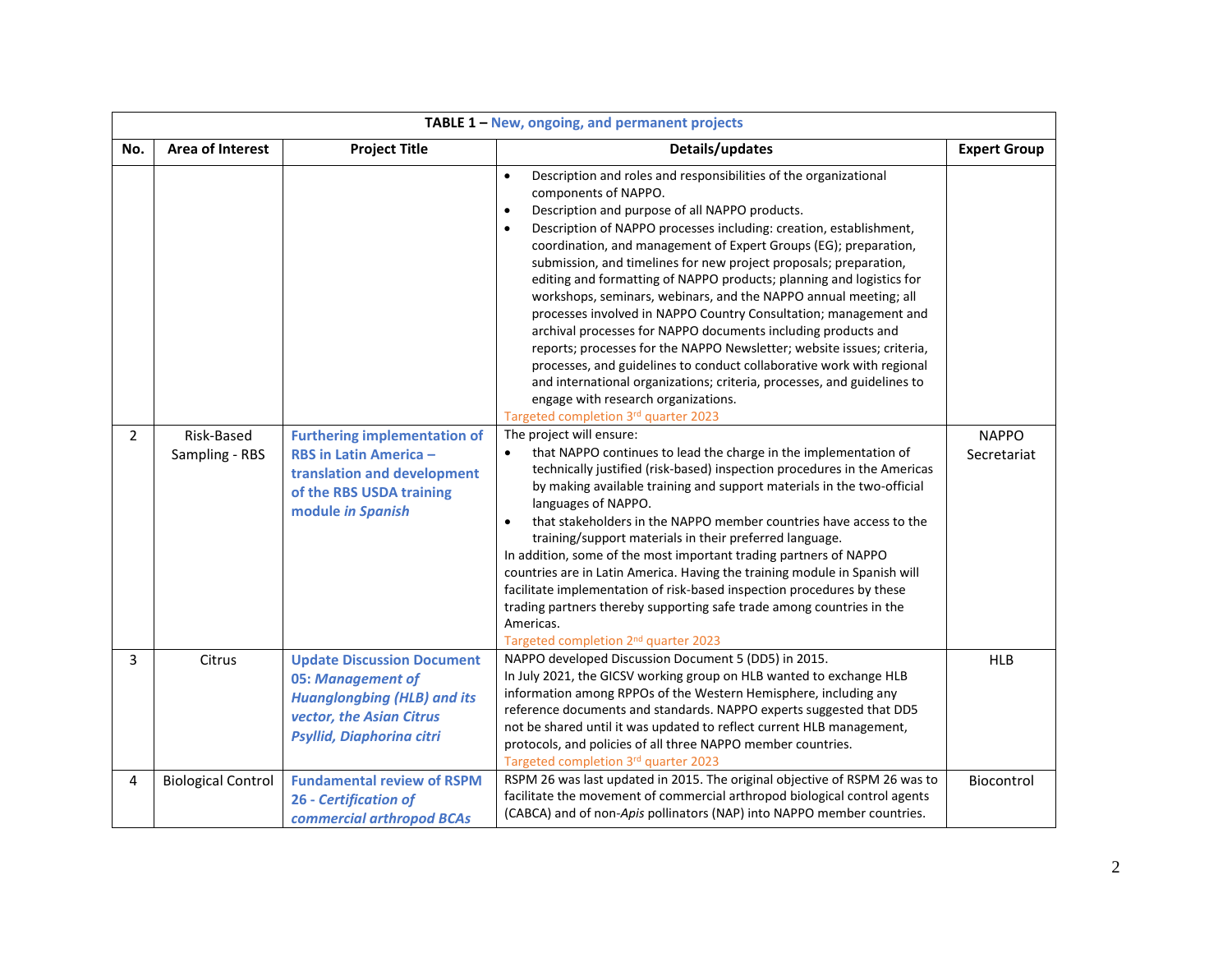|                | TABLE 1 - New, ongoing, and permanent projects                                               |                                                                                                                                                |                                                                                                                                                                                                                                                                                                                                                                                                                                                                                                                                                                                                                                                                                                                                                                                                                                                                                                                                                                                                                                                                                                                                                                               |                     |
|----------------|----------------------------------------------------------------------------------------------|------------------------------------------------------------------------------------------------------------------------------------------------|-------------------------------------------------------------------------------------------------------------------------------------------------------------------------------------------------------------------------------------------------------------------------------------------------------------------------------------------------------------------------------------------------------------------------------------------------------------------------------------------------------------------------------------------------------------------------------------------------------------------------------------------------------------------------------------------------------------------------------------------------------------------------------------------------------------------------------------------------------------------------------------------------------------------------------------------------------------------------------------------------------------------------------------------------------------------------------------------------------------------------------------------------------------------------------|---------------------|
| No.            | <b>Area of Interest</b>                                                                      | <b>Project Title</b>                                                                                                                           | Details/updates                                                                                                                                                                                                                                                                                                                                                                                                                                                                                                                                                                                                                                                                                                                                                                                                                                                                                                                                                                                                                                                                                                                                                               | <b>Expert Group</b> |
|                |                                                                                              | or non-Apis pollinators<br>moving into NAPPO member<br><b>countries</b>                                                                        | However, since it was first developed/approved back in 2006, RSPM 26 has<br>never been fully implemented by NAPPO member countries. While RSPM<br>26 recommends a certification process, it is silent on certification as an<br>import requirement to be adopted by member countries.<br>A full review of RSPM 26 is required to determine its continued value and<br>consider its feasibility, as well as consider (as applicable and appropriate)<br>any updates that would best meet its objective and current needs (e.g.,<br>inclusion of nematodes). The review will address the anticipated benefits of<br>the standard, implementation implications and challenges, as well as<br>possible alternative means (as applicable) for meeting its stated objectives.<br>Targeted completion 3rd quarter 2023                                                                                                                                                                                                                                                                                                                                                               |                     |
| 5              | Forestry                                                                                     | <b>Formation of a forestry</b><br>quarantine research (FQR)<br>group                                                                           | The FQR group, comprised of industry, government, and academia subject<br>matter experts from the 3 NAPPO countries, will identify and prioritize<br>forest quarantine market issues and research needs and facilitate the<br>exchange of forestry information among the 3 NAPPO countries.<br>The FQR group, once formed, will be self-managed. They will have access to<br>a password-protected site on the NAPPO website to share resources and<br>documents. The group will schedule and be responsible for notetaking<br>during their own meetings. The Secretariat will be notified of meeting dates<br>and will send out meeting invitations and provide interpretation services, as<br>necessary.<br>The FQR group deliberations may identify the need for specific future<br>NAPPO projects (regional standards, diagnostic protocols, discussion and/or<br>science and technology documents, position papers or training workshops)<br>that could be used as models for international standards or implementation<br>resources. These projects can be submitted during the open call for new<br>project proposals.<br>Targeted review of the group 4th quarter 2023 | <b>NAPPO FOR</b>    |
|                |                                                                                              |                                                                                                                                                | <b>Ongoing projects</b>                                                                                                                                                                                                                                                                                                                                                                                                                                                                                                                                                                                                                                                                                                                                                                                                                                                                                                                                                                                                                                                                                                                                                       |                     |
| 6              | <b>Update existing</b><br>NAPPO Regional<br>Standard for<br>Phytosanitary<br>Measures - RSPM | <b>RSPM 35: Guidelines for the</b><br>movement of Stone and Pome<br><b>Fruit Trees and Grapevines</b><br>into a NAPPO Member<br><b>Country</b> | Even though the updated standard including most pest tables was approved<br>by the NAPPO EC on March 9, 2022, the arthropod pest tables for pome and<br>stone fruit and for grapevines are still under review by the EG; once<br>completed they will be attached to RSPM 35 as ink amendments and, as<br>such, will not require additional approval by the EC.<br>Targeted completion 4 <sup>th</sup> quarter 2022                                                                                                                                                                                                                                                                                                                                                                                                                                                                                                                                                                                                                                                                                                                                                            | RSPM 35             |
| $\overline{7}$ | Seeds ToBRFV                                                                                 | A pilot for harmonization of<br>diagnostic protocols for seed<br>pests focused on ToBRFV                                                       | Preparations to initiate ring test for ToBRFV diagnostic protocols are<br>nearing completion, including:<br>panel preparation and blinding.<br>$\bullet$                                                                                                                                                                                                                                                                                                                                                                                                                                                                                                                                                                                                                                                                                                                                                                                                                                                                                                                                                                                                                      | Seeds ToBRFV        |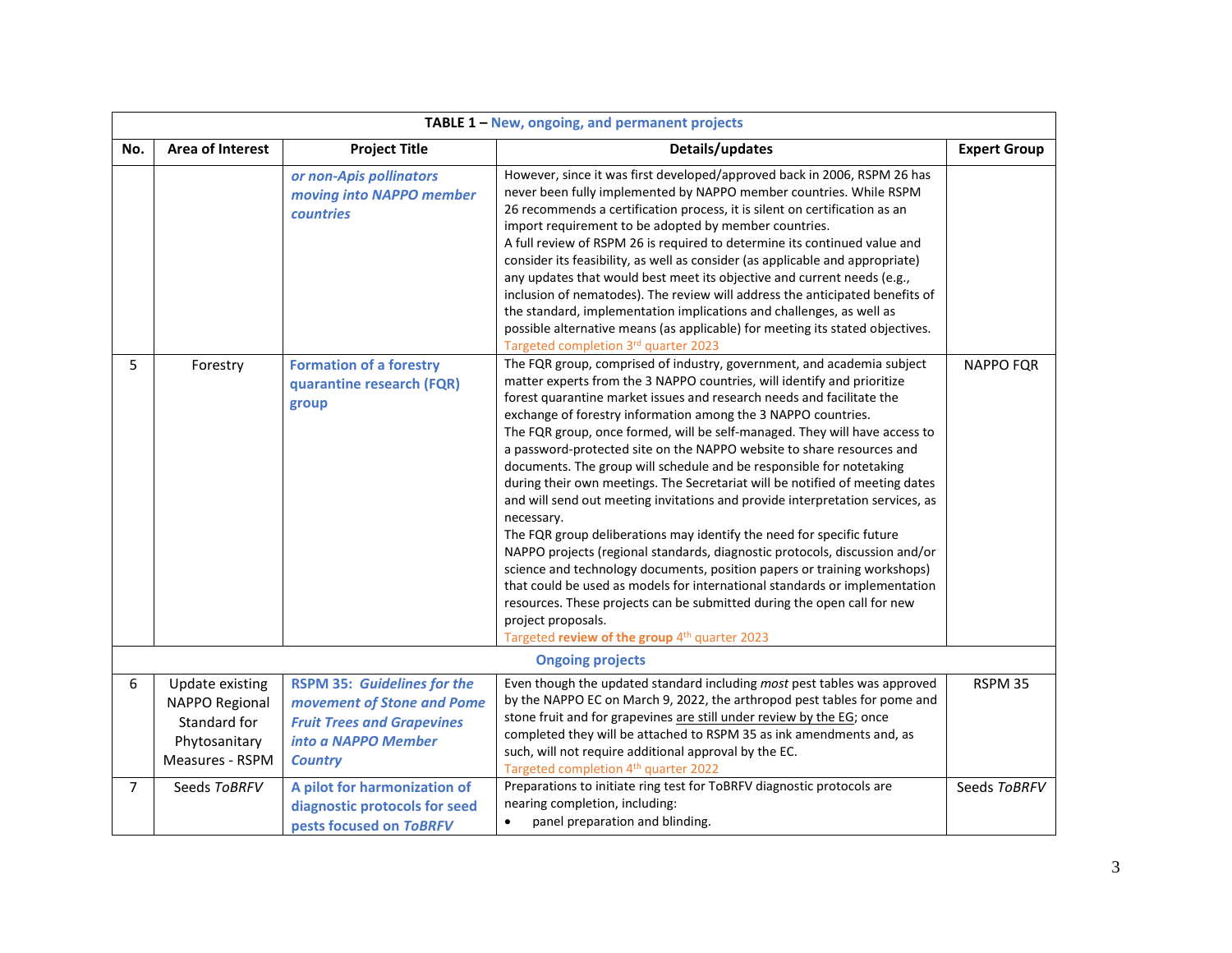|     | TABLE 1 - New, ongoing, and permanent projects |                                                                                                                                                                             |                                                                                                                                                                                                                                                                                                                                                                                                                                                                                                                      |                                                                 |
|-----|------------------------------------------------|-----------------------------------------------------------------------------------------------------------------------------------------------------------------------------|----------------------------------------------------------------------------------------------------------------------------------------------------------------------------------------------------------------------------------------------------------------------------------------------------------------------------------------------------------------------------------------------------------------------------------------------------------------------------------------------------------------------|-----------------------------------------------------------------|
| No. | <b>Area of Interest</b>                        | <b>Project Title</b>                                                                                                                                                        | Details/updates                                                                                                                                                                                                                                                                                                                                                                                                                                                                                                      | <b>Expert Group</b>                                             |
|     |                                                |                                                                                                                                                                             | panel shipping logistics.<br>$\bullet$<br>development of laboratory instructions.<br>$\bullet$<br>refinement of data collection platform.<br>$\bullet$<br>Terms of Reference (ToR) describing objectives, approaches, timelines and<br>expected outcomes for the pilot was shared with the NAPPO EC.<br>The ring test is expected to take place in June 2022.<br>Targeted completion 4 <sup>th</sup> quarter 2022                                                                                                    |                                                                 |
| 8   | ISPM <sub>25</sub><br>implementation           | <b>Standardization of</b><br>responsibilities and actions<br>for safeguarding<br>consignments that have<br>transited one NAPPO country<br>to enter another NAPPO<br>country | The guidance document writing subgroup (WSG) meets every 2-weeks.<br>The EG provides feedback to WSG during regularly scheduled meetings.<br>First draft expected 4 <sup>th</sup> quarter 2022; country consultation in 2023.<br>Targeted completion 3rd quarter 2023                                                                                                                                                                                                                                                | ISPM <sub>25</sub>                                              |
| 9   | Risk-Based<br>Sampling (RBS)                   | <b>Risk-Based Sampling Manuals</b>                                                                                                                                          | RBS Manual Part II (in English) was completed in the 1st quarter 2022 and<br>uploaded to NAPPO website.<br>RBS Manual Part II translation into Spanish is underway.<br>Targeted completion 2 <sup>nd</sup> quarter 2022                                                                                                                                                                                                                                                                                              | <b>NAPPO</b><br>Secretariat                                     |
|     |                                                |                                                                                                                                                                             | <b>Permanent Projects</b>                                                                                                                                                                                                                                                                                                                                                                                                                                                                                            |                                                                 |
| 10  | Pest reporting                                 | <b>Phytosanitary Alert System</b><br>(PAS)                                                                                                                                  | Meet IPPC National Reporting Obligations and facilitate awareness,<br>detection, prevention, and management of exotic plant pest species within<br>North America.                                                                                                                                                                                                                                                                                                                                                    | PAS                                                             |
| 11  | International<br>trade                         | <b>Electronic Phytosanitary</b><br><b>Certification</b>                                                                                                                     | Assistance and technical support to the IPPC ePhyto Steering Group.<br>Provide input to help address exchange, secure transmission, and data<br>standardization.                                                                                                                                                                                                                                                                                                                                                     | ePhyto                                                          |
| 12  | Stakeholder<br>engagement                      | <b>Annual meeting, newsletter</b><br>and NAPPO website                                                                                                                      | Plan, coordinate, deliver NAPPO Annual Meeting<br>Develop and publish the Newsletter 3x/y.<br>Upgrade/update NAPPO website as needed.                                                                                                                                                                                                                                                                                                                                                                                | <b>NAPPO</b><br>Secretariat,<br>with AMC<br>support             |
| 13  | Regional<br>collaboration                      | <b>Collaborate with the</b><br><b>Interamerican Coordinating</b><br><b>Group in Plant Health (GICSV)</b>                                                                    | GICSV governance for 2 years - 03/2021-03/2023.<br>Participate/support regional initiatives on topics of importance to RPPOs of<br>the Americas. NAPPO participates in virtual working groups (WGs) focusing<br>on information exchange and participation in virtual calls. NAPPO/NPPO<br>experts currently participate in the following WGs: fruit flies, citrus<br>greening, ePhyto, Tuta absoluta, locusts and Fusarium oxysporum TR4<br>Secretariat provides interpretation and occasional translation services. | <b>Experts from</b><br>NPPOs and<br><b>NAPPO</b><br>Secretariat |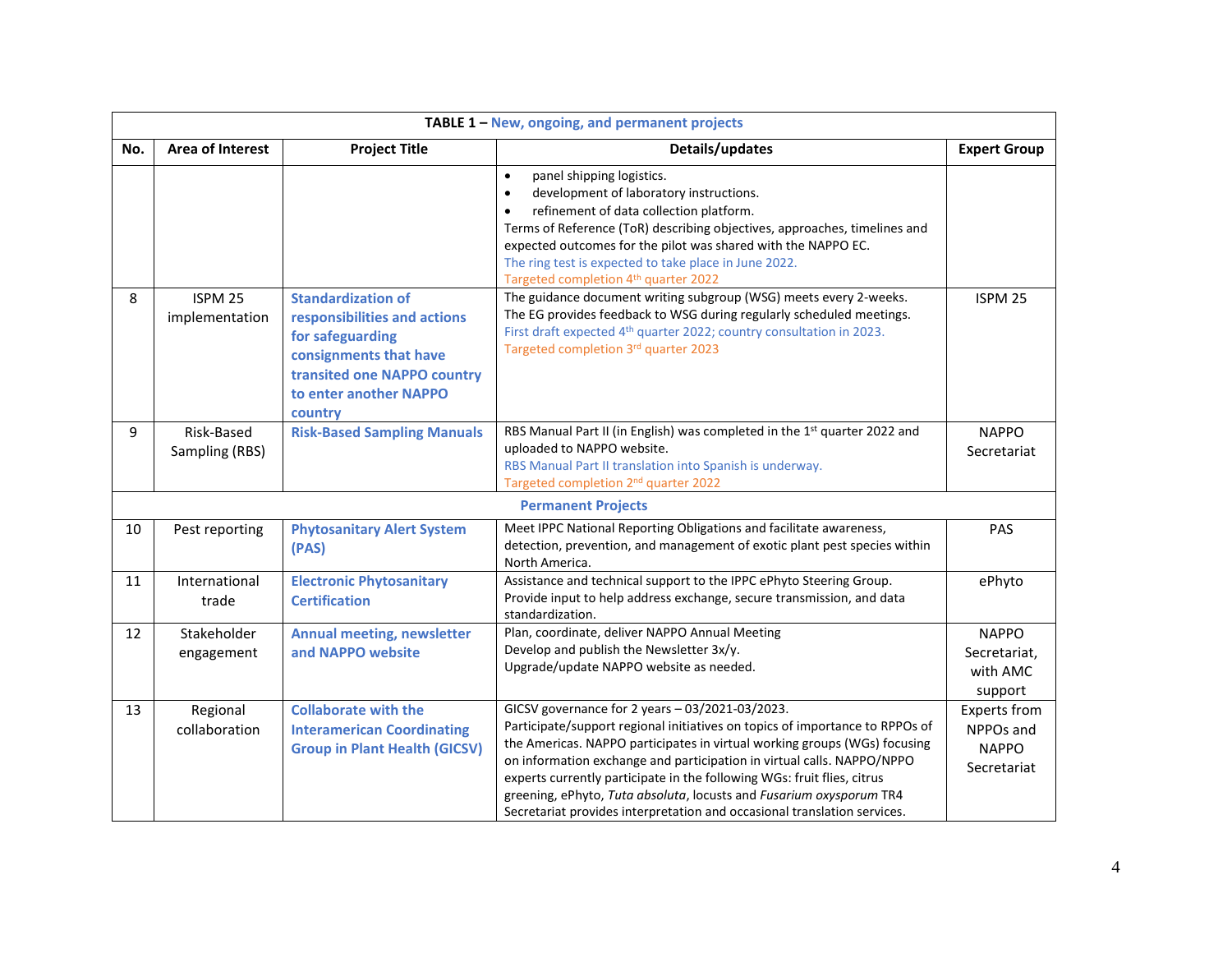|     | TABLE 1 - New, ongoing, and permanent projects |                                                                                                                                  |                                                                                                                                                                                                                                                                                                                                                                                                                                                                                                                                                                                                                                                                                                                                                                                                                                                                                                                                                                                                                                                                                                                                                                                                                                                                                                                                                                                                                                                                                                                                                                                                                                                                                                                                                                                                                                                              |                             |  |
|-----|------------------------------------------------|----------------------------------------------------------------------------------------------------------------------------------|--------------------------------------------------------------------------------------------------------------------------------------------------------------------------------------------------------------------------------------------------------------------------------------------------------------------------------------------------------------------------------------------------------------------------------------------------------------------------------------------------------------------------------------------------------------------------------------------------------------------------------------------------------------------------------------------------------------------------------------------------------------------------------------------------------------------------------------------------------------------------------------------------------------------------------------------------------------------------------------------------------------------------------------------------------------------------------------------------------------------------------------------------------------------------------------------------------------------------------------------------------------------------------------------------------------------------------------------------------------------------------------------------------------------------------------------------------------------------------------------------------------------------------------------------------------------------------------------------------------------------------------------------------------------------------------------------------------------------------------------------------------------------------------------------------------------------------------------------------------|-----------------------------|--|
| No. | Area of Interest                               | <b>Project Title</b>                                                                                                             | Details/updates                                                                                                                                                                                                                                                                                                                                                                                                                                                                                                                                                                                                                                                                                                                                                                                                                                                                                                                                                                                                                                                                                                                                                                                                                                                                                                                                                                                                                                                                                                                                                                                                                                                                                                                                                                                                                                              | <b>Expert Group</b>         |  |
| 14  | Intra-regional<br>cooperation                  | Intra-regional cooperation on<br>transboundary pest activities<br>for pests that affect two or<br>more NAPPO member<br>countries | Administrative support on transboundary pest programs affecting two or<br>more NAPPO countries.<br>1 - Eradication of boll-weevil from the state of Tamaulipas, Mexico<br>APHIS-PPQ develops work program and financial plan,<br>$\bullet$<br>provides/coordinates the funding, and receives/reviews/accurately<br>certifies payments for Malathion, aerial application, and trapping<br>supplies.<br>NAPPO Secretariat pays the vendor(s) and informs APHIS-PPQ on each<br>$\bullet$<br>payment date, amount, and invoice number.<br>APHIS-PPQ writes and submits to NAPPO periodic Cooperative<br>$\bullet$<br>Agreement progress reports<br>NAPPO Secretariat prepares and provides year-end financial report and<br>engages/works with independent CPA to perform a yearly Program<br>Specific Audit required by Federal regulations.<br>2 - Develop management tools (mating disruption, sterile insect<br>technique, etc.) for box tree moth<br>APHIS-PPQ develops work program with different participating<br>institutions, provides the funding, and approves subcontract with<br>foreign cooperator.<br>NAPPO Secretariat subcontracts with foreign cooperator and accepts<br>$\bullet$<br>and manages APHIS-PPQ funds.<br>APHIS-PPQ and foreign cooperator write and submit to NAPPO<br>periodic Cooperative Agreement progress and financial reports.<br>NAPPO Secretariat prepares and provides year-end financial report.<br>$\bullet$<br>Unusual Features: The most unusual feature of this cooperation is that<br>the Secretariat's role is limited to being a pass-through organization for<br>accepting, safeguarding, and managing APHIS-PPQ funds. Nevertheless,<br>the cooperation meets NAPPO's Strategic Goal 1 which is to - Protect<br>North American plant resources from the introduction and spread of<br>regulated plant pests. | <b>NAPPO</b><br>Secretariat |  |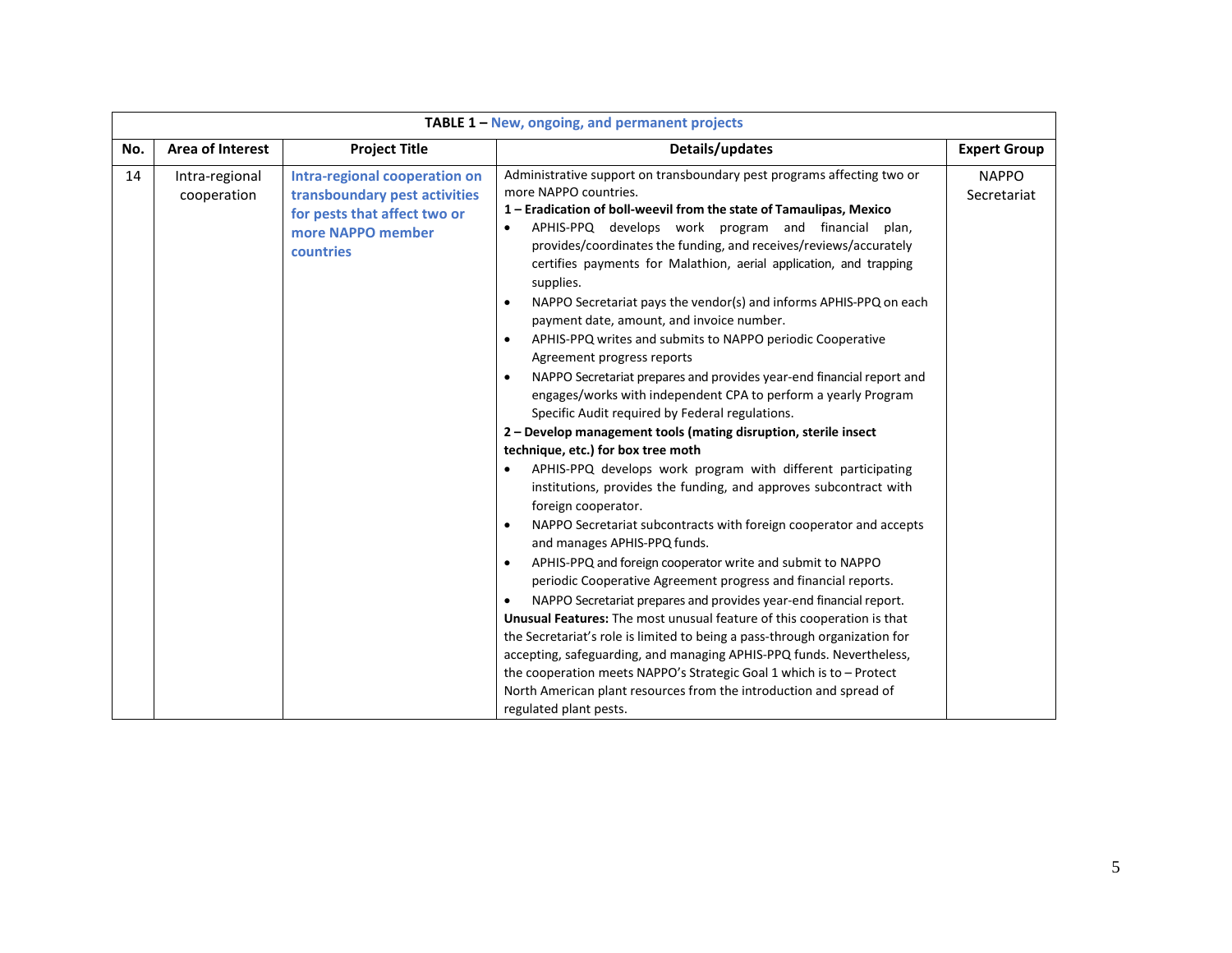|   | <b>TABLE 2 - Waitlisted projects and projects currently on hold</b> |                                                                                                                                                                                            |                                                                                                                                                                                                                                                                                                                                                                                                                                                                                                                                                                                                                                                                                                                                                                                                                                                                                                                                                                                       |                                                                                                |
|---|---------------------------------------------------------------------|--------------------------------------------------------------------------------------------------------------------------------------------------------------------------------------------|---------------------------------------------------------------------------------------------------------------------------------------------------------------------------------------------------------------------------------------------------------------------------------------------------------------------------------------------------------------------------------------------------------------------------------------------------------------------------------------------------------------------------------------------------------------------------------------------------------------------------------------------------------------------------------------------------------------------------------------------------------------------------------------------------------------------------------------------------------------------------------------------------------------------------------------------------------------------------------------|------------------------------------------------------------------------------------------------|
| # | <b>Area of Interest</b>                                             | <b>Project Title</b>                                                                                                                                                                       | Details/updates                                                                                                                                                                                                                                                                                                                                                                                                                                                                                                                                                                                                                                                                                                                                                                                                                                                                                                                                                                       | <b>Expert Group -</b>                                                                          |
|   |                                                                     |                                                                                                                                                                                            |                                                                                                                                                                                                                                                                                                                                                                                                                                                                                                                                                                                                                                                                                                                                                                                                                                                                                                                                                                                       | notes                                                                                          |
|   |                                                                     |                                                                                                                                                                                            | <b>Waitlisted projects</b>                                                                                                                                                                                                                                                                                                                                                                                                                                                                                                                                                                                                                                                                                                                                                                                                                                                                                                                                                            |                                                                                                |
|   | Lymantriids                                                         | <b>Review of selected Lymantriid</b><br>and other species that could<br>be considered for inclusion in<br>the Asian gypsy moth vessel<br>certification program for<br><b>North America</b> | Maritime vessels are a known pathway for potential introduction of<br>Lymantriid as well as other insect species. Canada and the United States<br>have intercepted species other than those included in the existing vessel<br>certification program in the last five years. These represent risks to North<br>America that are not specifically mitigated.<br>The project objectives include:<br>Understanding the risks of selected species<br>1.<br>2.<br>For species identified as high risk, determine whether and how to<br>incorporate them into the existing vessel certification program,<br>including impacts on ongoing, regular reviews of Specified Risk<br>Periods.                                                                                                                                                                                                                                                                                                     | Lymantriids-<br>pending<br>availability of<br>expert's time                                    |
|   | <b>Biological Control</b>                                           | <b>Best practices for collecting,</b><br>handling, and using biological<br>control agents (BCAs) in<br><b>North America</b>                                                                | Project objective is to provide guidance on best practices for BCAs for the<br>NAPPO region. This includes species native or naturalized to the whole or<br>part of NAPPO countries. Guidance will include:<br>Recommendations on sustainable methods for collecting natural<br>1.<br>enemies that ensures populations are conserved for their continued<br>ecosystem functions.<br>Recommendations on methods to eliminate contaminant organisms<br>2.<br>(pathogens, parasites, parasitoids) from field-collected natural<br>enemies intended for transport and rearing.<br>Protocols for rearing genetically diverse cultures of natural enemies<br>3.<br>for release into nature and commercial agriculture production.<br>Overview of laws and regulations that pertain to the collection,<br>4.<br>handling, and use of natural enemies (e.g., movement of native<br>species across state/provincial boundaries) and to the protection of<br>threatened and endangered species. | Biocontrol-<br>pending<br>completion of<br>RSPM 26<br>update and<br>review of EG<br>membership |
|   | e-commerce                                                          | Design and delivery of a plant<br>health e-learning module<br>about e-commerce                                                                                                             | Project objective is to design an e-learning module to assist NPPOs in<br>$\bullet$<br>addressing phytosanitary risks related to e-commerce. The module<br>would be based on the IPPC guide on e-commerce for plants, plant<br>products and other regulated articles that is currently under<br>development. Important strategies promoted by this guide include<br>increasing awareness of plant health requirements and encouraging<br>cooperation and partnerships.<br>An e-learning module would have the potential to reach NPPOs, key<br>partners and stakeholders around the world.                                                                                                                                                                                                                                                                                                                                                                                            | e-commerce -<br>pending<br>completion and<br>publication of<br>IPPC guide on<br>e-commerce     |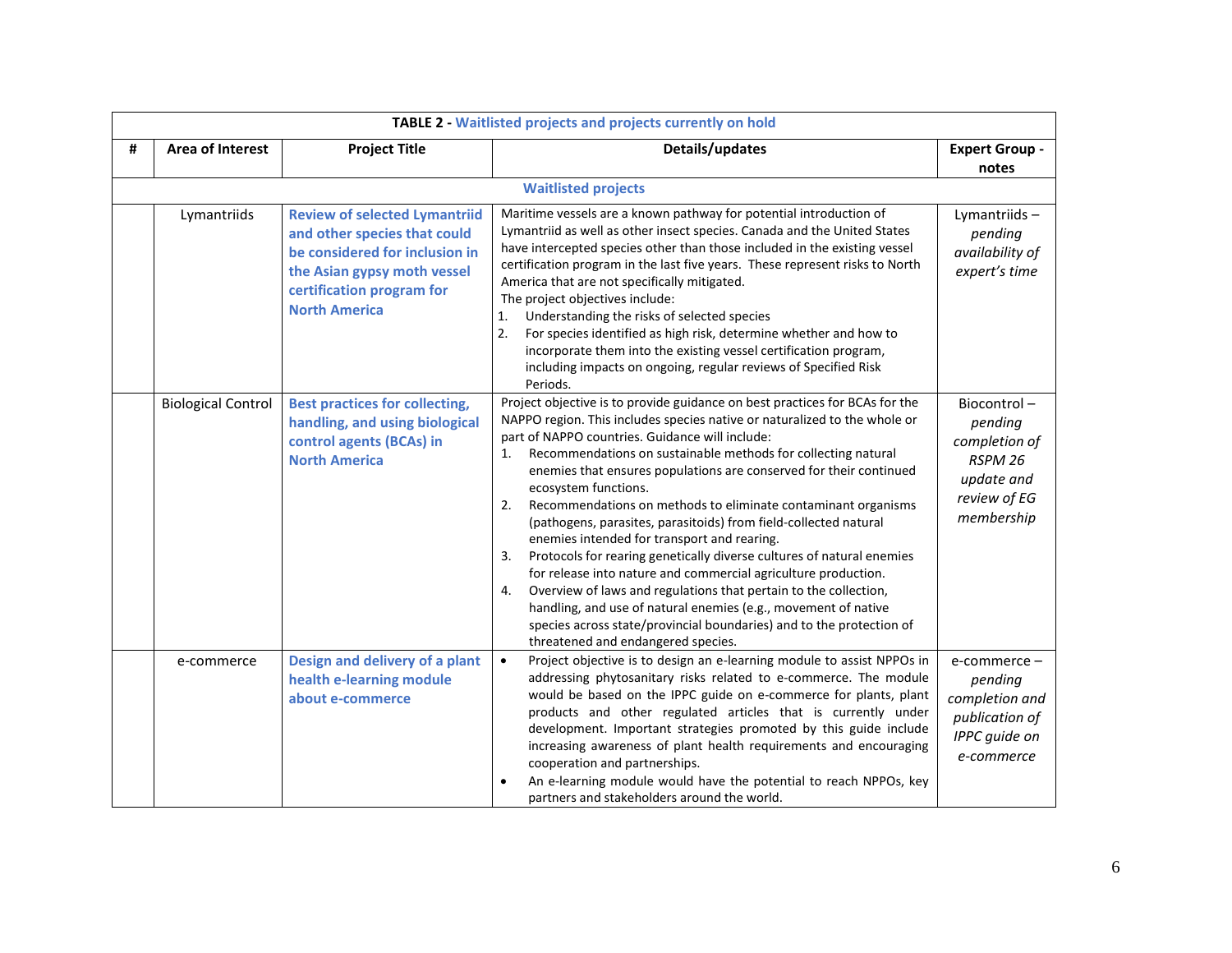|   | <b>TABLE 2 - Waitlisted projects and projects currently on hold</b> |                                                                                                                                                                    |                                                                                                                                                                                                                                                                                                                                                                                                                                                                                                                                                                                                                  |                                                                                                                             |  |
|---|---------------------------------------------------------------------|--------------------------------------------------------------------------------------------------------------------------------------------------------------------|------------------------------------------------------------------------------------------------------------------------------------------------------------------------------------------------------------------------------------------------------------------------------------------------------------------------------------------------------------------------------------------------------------------------------------------------------------------------------------------------------------------------------------------------------------------------------------------------------------------|-----------------------------------------------------------------------------------------------------------------------------|--|
|   | Forestry - ISPM<br>15                                               | <b>Evaluating the risk associated</b><br>with different types of wood<br>packaging material -<br>opportunities to improve<br><b>ISPM 15 compliance</b>             | Develop a science and technology document describing the different<br>1.<br>categories of wood packaging material (WPM) used in North America<br>and the pest risks associated with each related to processing and<br>treatment.<br>Describe production processes for each type of WPM, including<br>2.<br>application of measures, verification, and certification.<br>Recommend practical application of existing ISPM 15 measures to the<br>3.<br>different types of WPM.<br>Provide examples of WPM for which coordination of production and<br>4.<br>regulation have resulted in reduced pest risks.        | Forestry -<br>pending<br>completion and<br>publication of<br>comprehensive<br>IPPC guide in<br>implementation<br>of ISPM 15 |  |
|   |                                                                     |                                                                                                                                                                    | <b>Projects currently on hold</b>                                                                                                                                                                                                                                                                                                                                                                                                                                                                                                                                                                                |                                                                                                                             |  |
| # | <b>Area of Interest</b>                                             | <b>Project Title</b>                                                                                                                                               | Details/updates                                                                                                                                                                                                                                                                                                                                                                                                                                                                                                                                                                                                  | <b>Expert Group -</b><br>notes                                                                                              |  |
|   | QMS                                                                 | <b>Comprehensive review and</b><br>update of quality<br>management (QM) related<br>terminology withing RSPM 5 -<br><b>NAPPO glossary of</b><br>phytosanitary terms | Project objective is to enhance the discipline and consistency in the NAPPO<br>region on how we refer to quality management (QM), quality assurance,<br>quality systems, and other related quality management (QM) terms and<br>processes that impact NAPPO standards and other work across various<br>industry sectors and phytosanitary activities. The project is directly related<br>to the Regional Standard for Phytosanitary Measures (RSPM) 5: NAPPO's<br>Glossary of Phytosanitary Terms, which contains definitions, abbreviations,<br>and acronyms currently used in other NAPPO RSPMs and documents. | $QMS -$<br>on hold pending<br>high-level<br>trilateral<br>discussions                                                       |  |

|   | <b>TABLE 3 - Projects completed in 2021</b>                                           |                                                                                                                                                         |                                                                |                                |  |  |
|---|---------------------------------------------------------------------------------------|---------------------------------------------------------------------------------------------------------------------------------------------------------|----------------------------------------------------------------|--------------------------------|--|--|
| # | Area of Interest                                                                      | <b>Project Title</b>                                                                                                                                    | Details/updates                                                | <b>Expert Group</b><br>- notes |  |  |
|   | <b>IYPH</b>                                                                           | <b>Support the International</b><br><b>Year of Plant Health (IYPH)</b>                                                                                  | The NAPPO Secretariat disbanded the group in July 2021.        | <b>IYPH</b>                    |  |  |
|   | Asian Gypsy<br>Moth (AGM)                                                             | <b>Validate the specified risk</b><br>periods (SRPs) for AGM in<br>regulated countries                                                                  | The document was approved by the NAPPO EC on December 2, 2021. | AGM                            |  |  |
|   | Update existing<br>NAPPO Regional<br>Standard for<br>Phytosanitary<br>Measures - RSPM | <b>RSPM 22: Guidelines for</b><br>construction and operation of<br>a containment facility for<br>insects and mites used as<br>biological control agents | The document was approved by the NAPPO EC on December 2, 2021. | Biocontrol                     |  |  |